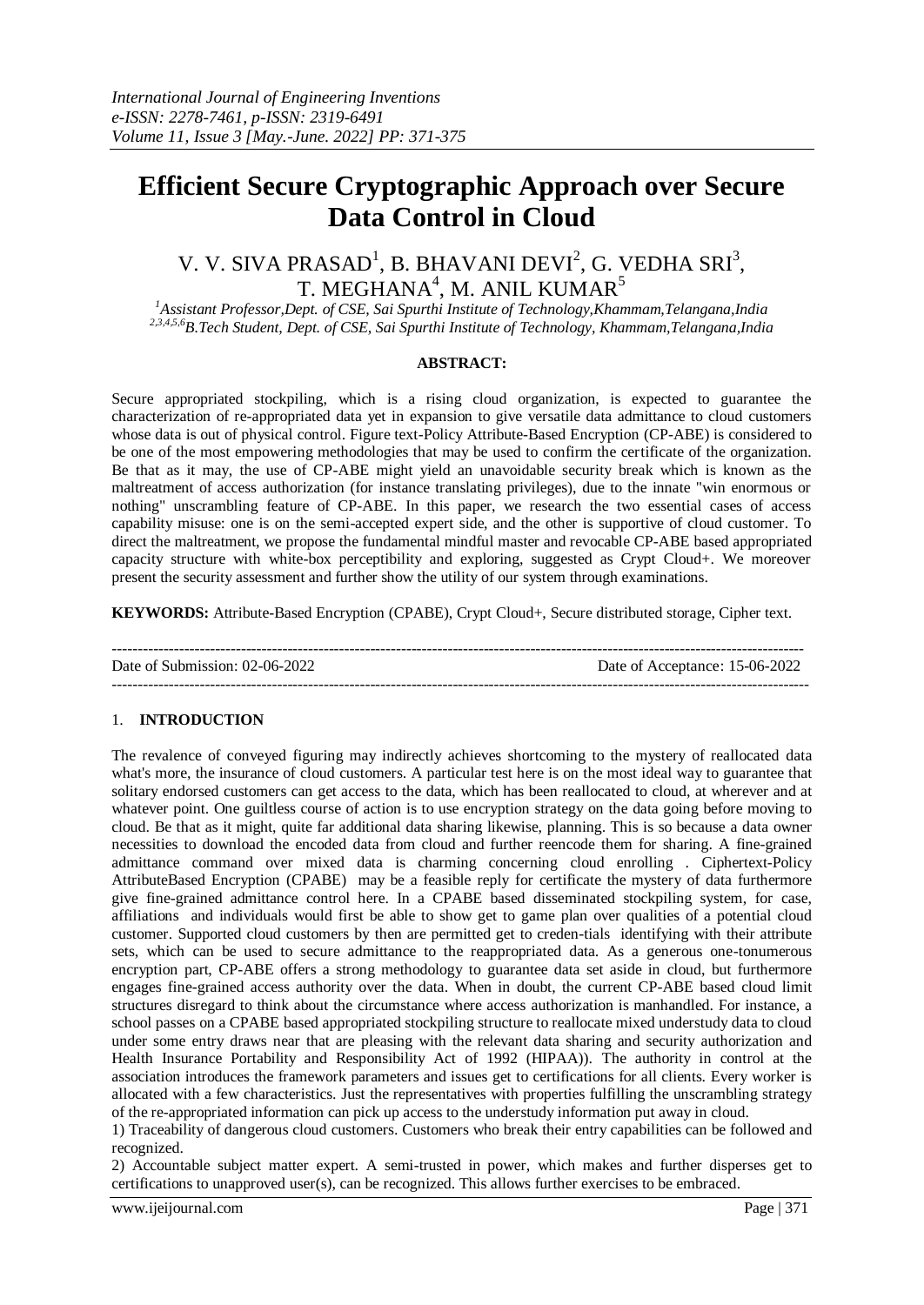3) Auditing. An inspector can choose whether a cloud customer is obligated in delivering his/her entrance certification.

4) "Close to" zero amassing essential for following. We use a Paillier-like encryption as an extractable obligation in after harmful cloud customers and even more in every practical sense, we don't need to keep up a character table of customers for following.

5) Malicious cloud customers forswearing. Access certifications for individual followed and further made plans to be "haggled" can be denied. We structure two frameworks to deny the "traitor(s)" reasonably. The ATER-CP-ABE gives an unequivocally disavowal instrument where a denial overview is demonstrated explicitly into the estimation Encrypt, while the ATIRCP-ABE offers an irrefutably denial where the encryption doesn't need to understand the denial list notwithstanding, a key update task is required discontinuously. This paper widens our past work as seeks after

1) We present a proper design model of the proposed system, expected for practical dispersed capacity structure plan.

2) We address an inadequacy in the assessing procedure of the gathering transformation. Specifically, a malignant customer might change tid of his secret key in the gathering variation, and the auditing technique will bomb for this situation. As an easing, we change the key age computation and add an audit summary to perceive whether the tid is changed.

3) We redesign the convenience of the turn of events proposed in the get-together structure also further present two updated improvements, in specific ATER-CP-ABE and ATIR-CP-ABE. These advancements empower us to feasibly deny the harmful customers unequivocally or obviously. We as well present the new definitions, strategy and related materials of ATER-CP-ABE and ATIR-CP-ABE.

4) Based on the new ATER-CP-ABE and ATIRCPABE, we present CryptCloud+ which is a practical additionally, convenient response for secure disseminated stockpiling.

5) We give general developments on the tremendous universe, the multi-use, and the prime request setting cases, with the objective that the game plan introduced in this paper is dynamically adaptable in veritable applications.

6) We completely evaluate the capability of the proposed ATER-CP-ABE and ATIR-CP-ABE by method for examinations. Affiliation. We will introduce related work likewise, portray our major technique.

Region 3 graphs our design model and plan objective. Region 4 presents the establishment data. We describe ATER-CP-ABE and ATIR-CP-ABE, previously showing their turns of events and security assessment shows the proposed Crypt Cloud+, a relative rundown, and evaluations. Expected increases to our work are discussed in Section 10. Finally, Section 11 wraps up the paper.

### **2. EXISTING SYSTEM**

In existing structure the CP-ABE might empower us to turn away security break from outside aggressors. Regardless, when an insider of the affiliation is suspected to complete the "infringement" related to the reallocation of unscrambling privileges and the course of customer information in plain course of action for illicit financial advantages, how might we have the option to unquestionably find that the insider is accountable? Is it in like manner attainable for us to renounce the bartered admittance benefits? In any case the above requests, we have one more which is related to key age master. A cloud customer's entry accreditation is ordinarily gave by a semi-trusted subject matter expert reliant upon the characteristics the customer has. How should we guarantee that this particular expert won't (re- )scatter the delivered admittance certifications to other individuals.

### **3. PROPOSED SYSTEM**

In this work, we have watched out for the trial of confirmation spillage in CP-ABE based appropriated

capacity structure by arranging a mindful trained professional and revocable Crypt Cloud which upholds whitebox obviousness and assessing. This is the primary CP-ABE based circulated capacity structure that simultaneously upholds white-box detectability, mindful master, looking at and practical repudiation. Specifically, Tomb Cloud+ empowers us to follow and disavow malignant cloud customers (spilling affirmations). Our system can be similarly used for the circumstance where the customers' capabilities are reallocated by the semi-trusted in power.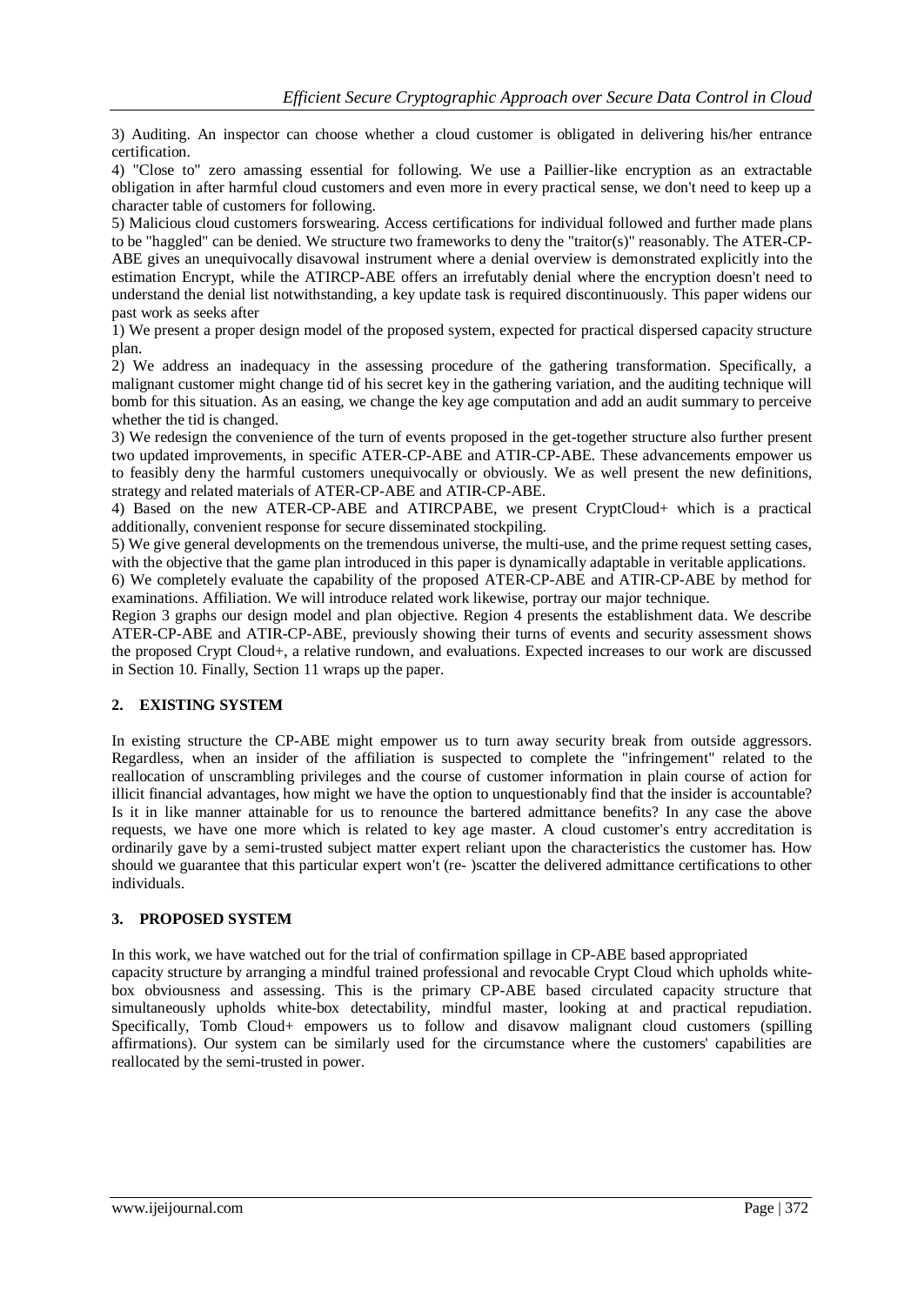

**CLASS DIAGRAM** 



**Class Diagram**

**4. RESULTS**



Data Owner File Upload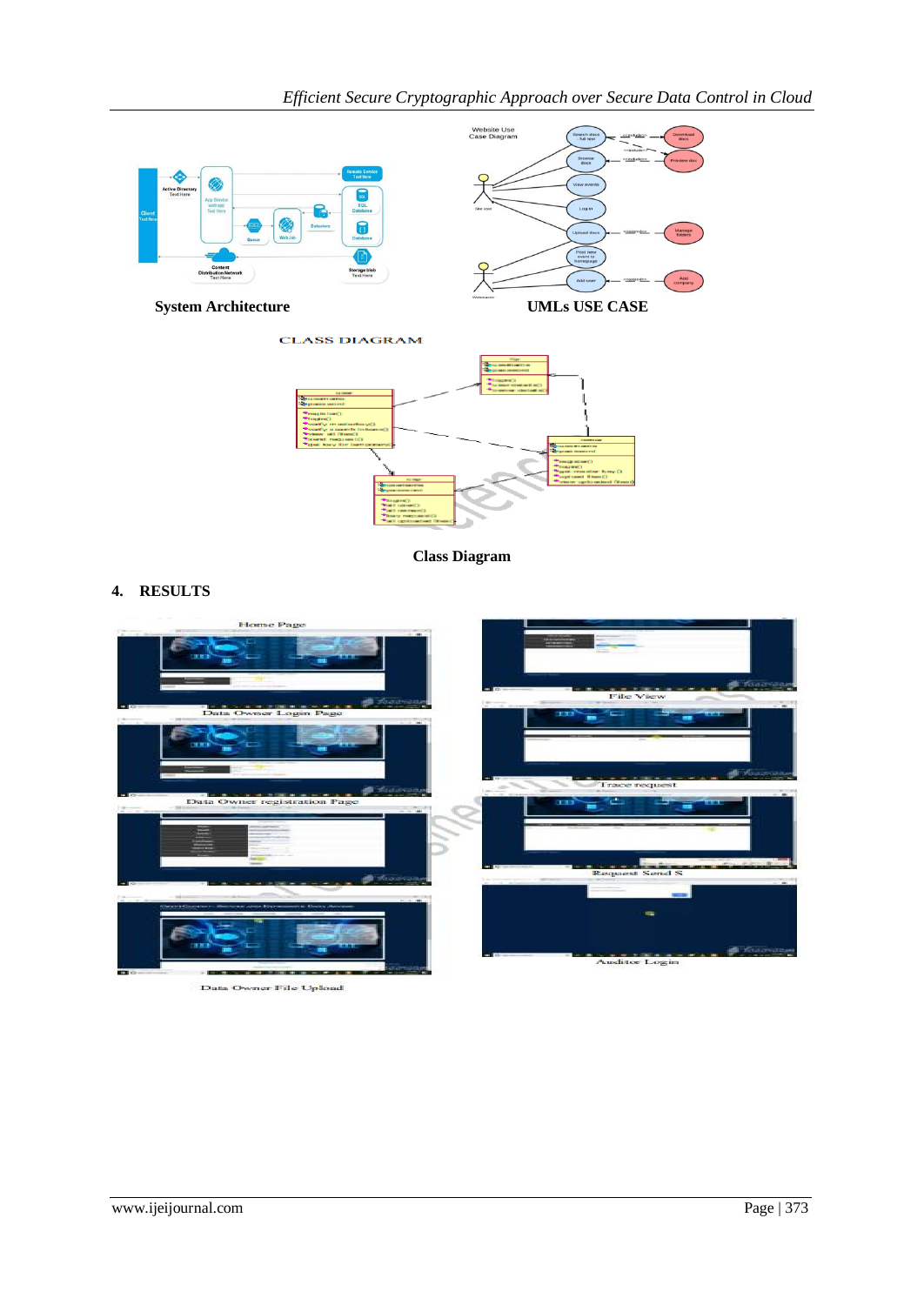

## *Efficient Secure Cryptographic Approach over Secure Data Control in Cloud*